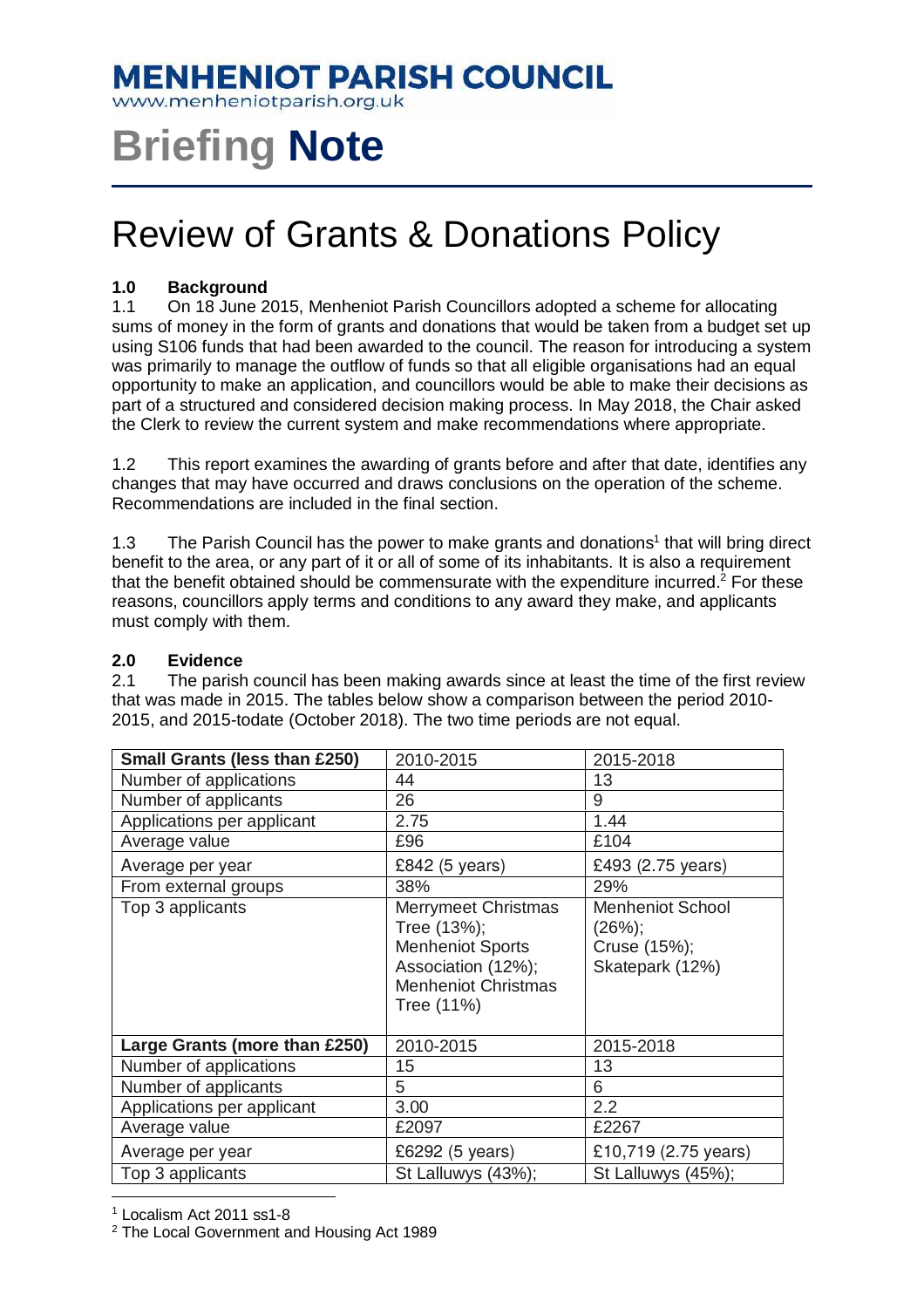| Renewable Energy  | <b>Menheniot Sports</b> |
|-------------------|-------------------------|
| $(21\%)$          | Association (29%);      |
| Parish Hall (19%) | Menheniot Old School    |
|                   | (17%                    |

#### **2.2 Observations**

2.1 Small Grants: the number of repeat applications from groups has decreased since the grants policy was introduced. In part, this is due to a reduction in the number of requests from groups located outside the parish boundary (eg Citizens Advice; Air Ambulance; Blind Association; Headway). The average value of awards has increased by 8%. None of the top three applicants from the first period are found in the second period.

2.2 Large Grants: the number of repeat applications has also decreased slightly (this may be due to the shorter time period of the analysis); the average value of awards has also increased by 8%; St Lalluwys Church is the organisation receiving the highest value of awards, and the only group appearing in both lists. The amount awarded each year has increased by 70%.

#### **3.0 Application Process**

3.1 Small Grants and Donations may now be considered at any council meeting following receipt of a request. Experience with other funding organisations suggests that this is of benefit to informally organised local groups who may need small amounts of funding at short notice. There has been no negative feedback on the scheme.

Large Grant applications are typically twenty times larger than Small Grant applications, and so councillors require more information and a more formal assessment before making their decisions. No negative feedback has been received on the process, although the most common issue encountered by the Clerk has been about the provision of financial information by the applicant. These issues have always been speedily resolved.

3.2 The Cornwall Association of Local Councils produces a model set of conditions, which are reflected in those already applied by this parish council. However, the CALC template includes an additional set of eligibility criteria that councillors may wish to include (see Section 4 below).

#### **4.0 Conclusions & Recommendations**

4.1 The grants and donations scheme has managed the outflow of community funds that were given to the council by developers as part of their S106 obligations. The current Community Grants budget is currently £5522, the equivalent of 6 months of awards.

In the short term, councillors may wish to consider maintaining support for the scheme until the current budget is exhausted (estimated to be June 2019). However, given the important role that the council's financial support has among the parish's voluntary and community groups, members may wish to consider a range of options for its future.

Funding for the Community Grants budget is drawn from council reserves, and is unaffected by the budget proposals and precept setting for 2019/20.

- 4.2 The options that councillors may wish to consider might include:
	- Does the Community Grants scheme provide a community benefit that is commensurate with the amount given?
	- If there are community benefits, are they sufficient to recommend continuing with either grants scheme?
	- If councillors agree to continue with a grants scheme:
	- o How much funding should be allocated?
	- o Are any changes in the application process or terms & conditions needed?